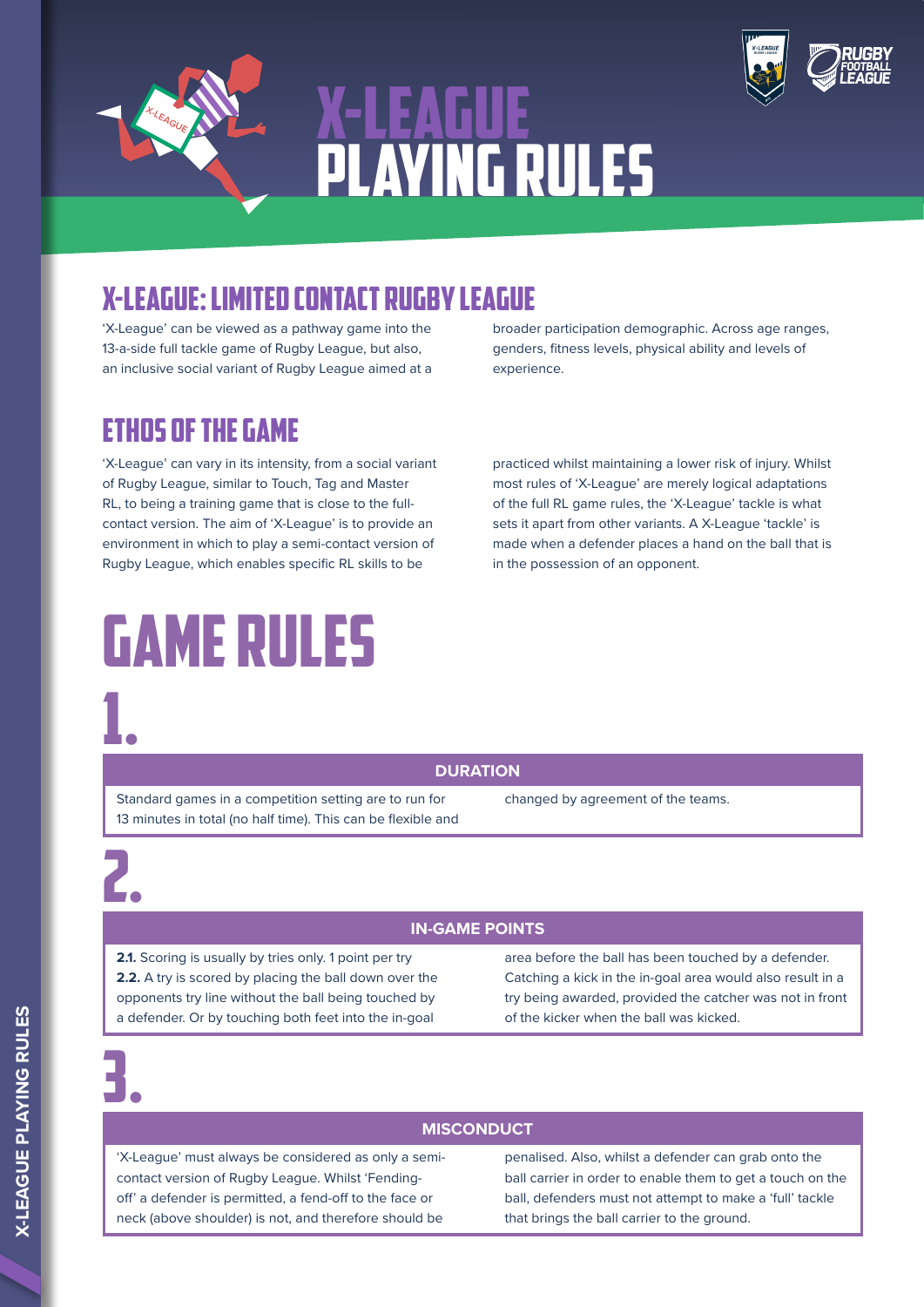



4.

#### **THE TACKLE**

**4.1.** A tackle will be affected once the defensive player has made contact with their hand on the ball that is in an opponent's possession. The Tackler should call 'tackle', but even if not called, where the 'touch' on the ball is obvious to all parties involved, the tackle is deemed to have been made.

**4.2.** A deliberate touch/tackle can only be made with the hand or lower part of the arm. A player cannot deliberately make a touch with the foot, leg or shoulder and doing so is considered dangerous play.

**4.3.** "Phantom tackle" if a player calls a 'tackle' and then admits there was not a 'tackle' made. This results in a zero tackle play-the-ball penalty to the team in possession. Honesty is to be encouraged, and even though 'rule bending' is a part of most games, it is to be discouraged in X-League. If a defender says that they made a tackle on the ball, and the ball carrier disputes it, the referee will, (unless they are 100% sure there was no tackle made) accept the defenders call.

**4.4.** When a 'tackle' has been called, the defender may keep their hand on the ball for a short period (2-3 seconds) of time to slow the play the ball down a little bit. However, if the defender loses contact with the ball and tries to put their hand back on the ball to lengthen the delay, a zero tackle play-the-ball penalty will be awarded to the ball carrier for interference at the playthe-ball.

**4.5** When a 'tackle' has been called, the defender can remain at the site of the play-the-ball, and act as a single 'marker'. This means they do not have to retreat the 5 metres, but the player must stay 'square' i.e. directly in front of the tackled player until the dummy half has picked up and either made a passing motion or taken a step with the ball, (THIS IS SLIGHTLY LONGER THAN IN THE FULL CONTACT GAME) or the defender will be penalized for offside.

**4.6** When a tackle is complete it will be called by the referee (or the defending captain)

**4.7** In the case where a ball carrier is surrounded or enveloped by defenders for some time, but the ball has not yet been touched, to prevent excessive wrestling, a tackle can still be called.

**4.8** If a ball carrier falls to the ground, so that their knee or elbow touches the ground, a tackle is called in the interest of safety.

5.

### **CONTACT**

A defender can, whilst attempting to get to the ball, pull the shirt or pull or push at the ball carrier's arms when dealing with an attempted fend. The attacker can protect the ball and keep the defender's arms at bay. But, all players, either attacking or defending, may not deliberately attempt to change the momentum of

an opponent, by barging, pulling or pushing. This is considered misconduct. The first offence will result in a Warning, subsequent offences will result in a 'Sinbinning' of the offending player, who can only return after a try has been scored by either team.

6.

### **'OVER HEAD'**

If the ball carrier raises the ball up to keep the ball out of the reach of a defender, they must pass the ball from that raised position. If the ball is not passed the referee will call 'Overhead' and this results in a turnover and a

zero tackle play-the-ball. The definition of an 'Overhead' is when all of the ball is raised above all of the head of that player.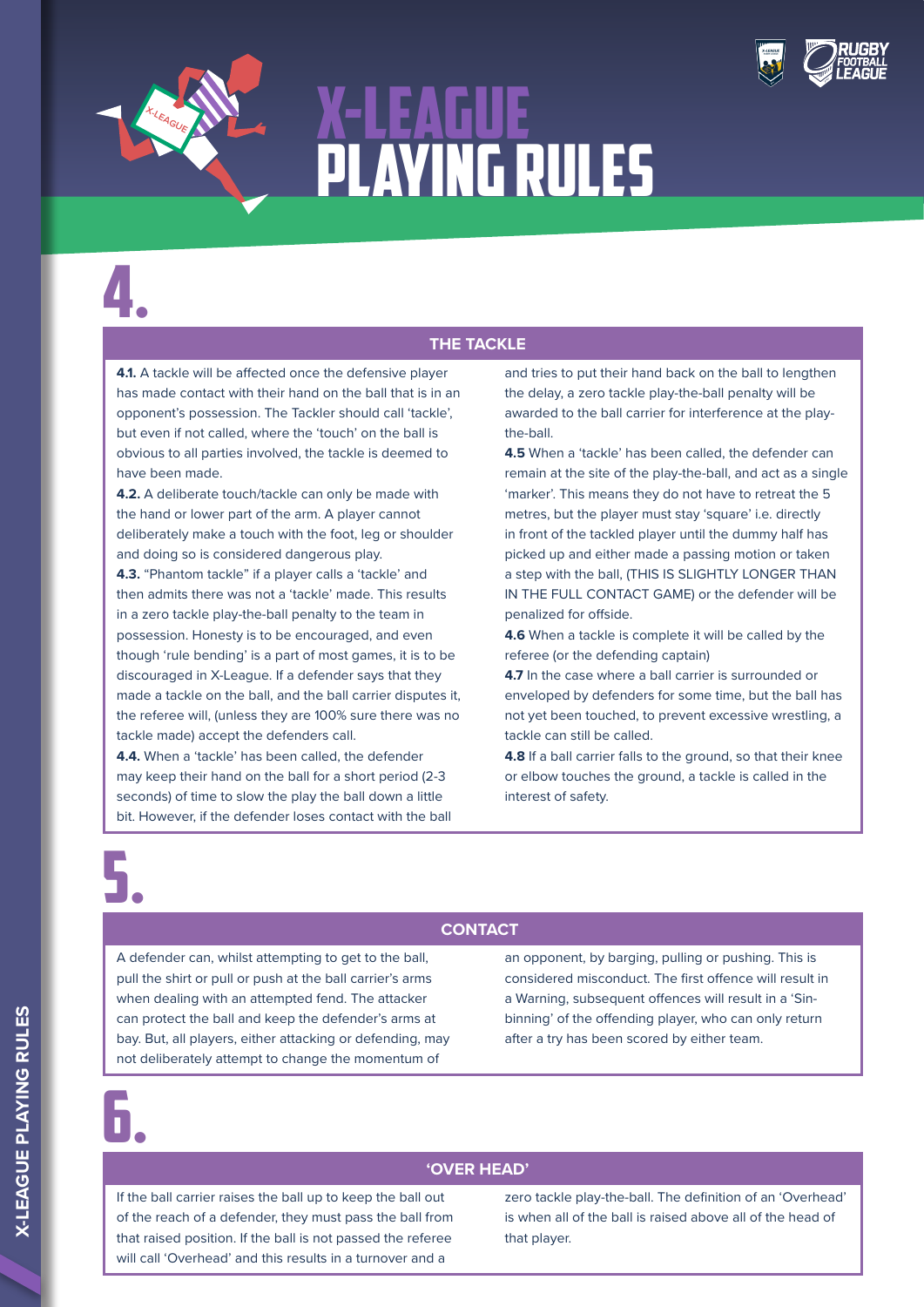

7.

### **PLAY-THE-BALL**

**7.1** The play-the-ball should be made by rolling the ball back with the hand, and if necessary pushing the ball back to the dummy-half, with the foot. The tackled player must be standing on one foot and the other foot must appear to be assisting the ball backwards to the dummy-half. A failure to be standing on one foot will result in a zero tackle play-the-ball penalty turnover. **7.2.** The play-the-ball must also be made on the mark (point of being tackled) or within one step of the mark. Players will be penalised for running off, or not returning to the mark before playing the ball (i.e. more than one step off the mark). However, the ball carrier sets the mark for the play-the-ball, NOT the defender, If a defender stays in the position they made the tackle, and the play-the-ball occurs within one step of them, they will be considered offside if they attempt to get involved with play, without either retreating to the marker position or the defensive line.

**7.3.** The defending team cannot advance forward from the off-side line (5m point) nor the marker move from the mark until the dummy-half has picked up the ball. However, the dummy-half must pick up the ball without delay. If the dummy-half delays to try to draw the

defenders offside, the dummy-half will be penalised. **7.4.** The player playing the ball must do so as soon as practically possible after being tackled. As a guide, it is expected that the player playing the ball does so within 2 seconds of being tackled. An unnecessary delay in playing the ball can be penalised.

**7.5.** If the ball is played with no dummy-half present, as long as a player from the same team is attempting to get to the ball, the defensive line will still not be allowed to move off the line until the ball is picked up. If there is no effort from the attacking team to get to the ball, the referee may blow a penalty for "dummy half delaying". **7.6.** Once the dummy half picks up the ball they must immediately make an attempt to pass or run with the ball. Standing still to draw the defence offside is not part of the game, and will result in a penalty for "dummy half delaying".

**7.7.** If the ball carrier is tackled between the 5metre line and the try line the play-the-ball takes place back on the 5metre line, unless it is the last tackle, in which case a zero tackle play-the-ball turnover takes place on the 5 metre line.

8.

### **MISS-HANDLING**

**8.1.** An accidental forward pass, or dropped ball, whether it travels forward or not, results in a turnover, zero tackle play-the-ball.

**8.2.** The restart of a new set of six is to be started upon the ref's whistle or captain's call. Quick restarts are not allowed. This is so that scoring opportunities are created from good tactics and not simply taking

advantage of an unprepared defences.

**8.3.** 'Advantage' will apply if a forward pass or a fumble is caught by the opposition provided the ball does not hit the ground. If the ball is subsequently dropped before an advantage has been taken, the first offence is deemed to be the error and the team that committed the first offence will lose possession.

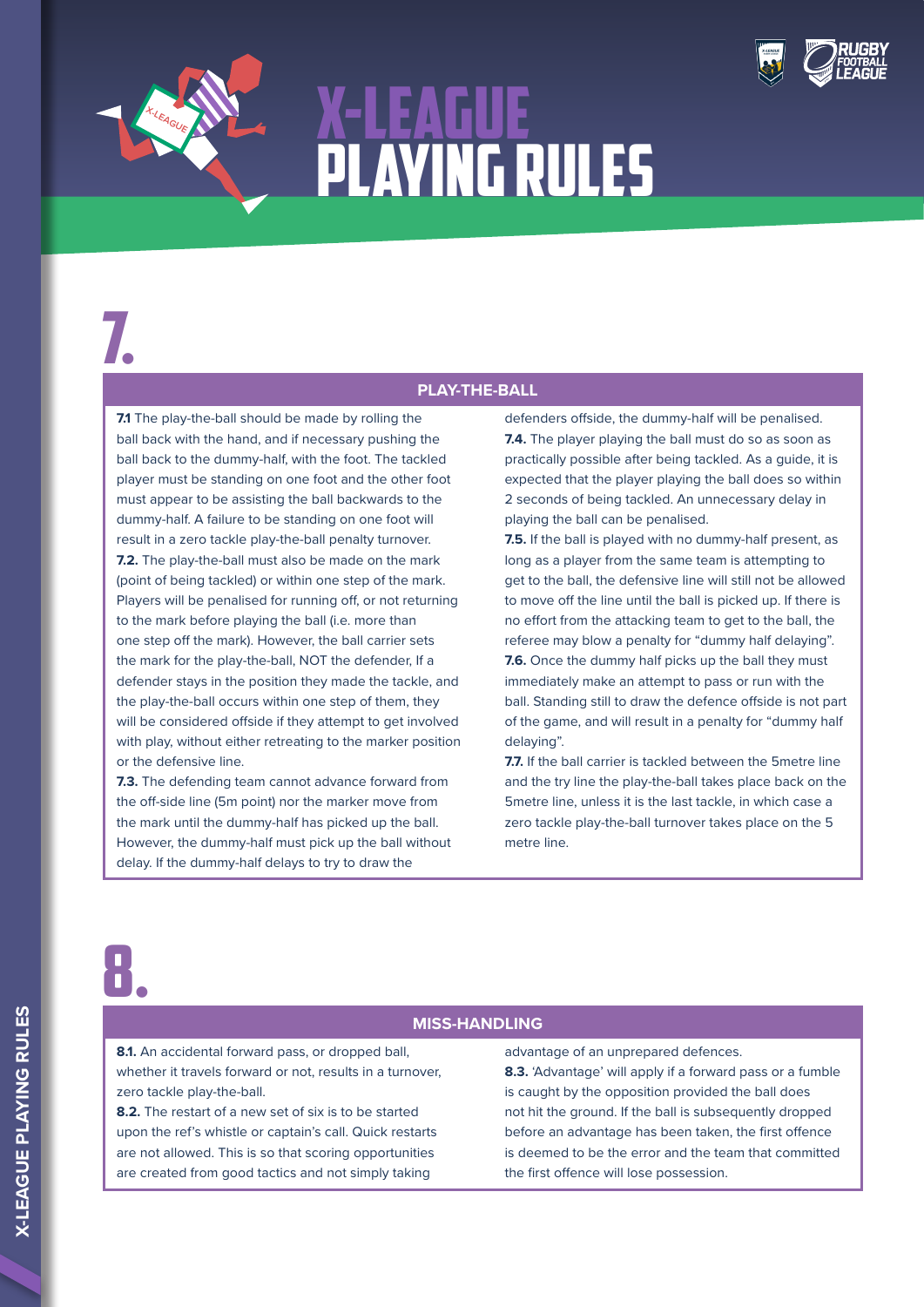

## 9.

### **RESTARTS**

**9.1.** The game starts, and restarts after a try, with a 'tap' in the centre of the field. Any tap technique will do, i.e. if the ball is on the ground it can be touched with the foot and then picked up, the ball can be held in the hands and touched off any part of the leg, below the knee. A rugby union style tap penalty, whilst legal, is to be discouraged because of the risk of dropping the ball. **9.2.** The opening tap-off will be decided by a coin toss or other appropriate means.

**9.3.** Tap-offs after a score are performed by the non-

#### scoring team.

**9.4.** If a ball is kicked dead, or lost in the in-goal area, by the attacking team, the ball is turned over to the opposition and play restarts with a tap, centre field, 5m out from the try line.

**9.5** A 'Zero tackle, play-the-ball' restart takes place at the site of any miss-handling errors or when the sixth tackle has been completed and the ball has been turned over to the opposition.

## 10.

### **KICKING IN GENERAL PLAY**

**10.1.** Kicking the ball is permitted in X-League at any time during the set of six.

**10.2.** Kicks can go any height and any distance. **10.3.** If a kick goes out of play on the full, the nonkicking team will be awarded a 'zero tackle, play-theball' from where it was kicked.

**10.4.** If the kicker re-gathers their own kick, they can score.

**10.5.** If a kick is successfully caught by a member of the kicking team, with both feet over the try line a try will be awarded, even though the ball has not been touched down.

**10.6.** If a kick is successfully caught, or touched with the hand and then dropped, by a member of the nonkicking team, whilst they have one or both feet over the try line the kick is deemed to have been 'defused' and a tap turnover will be awarded, to take place centre field,

5 meters out from the try line.

**10.7.** 'Free Catch Rule'. If a kick is not successfully caught, but it is touched by the hand of a player on the non-kicking team, it is deemed to have been 'defused' and a turnover will occur where it was touched. **10.8.** If a player from team A kicks the ball, and a player from team B does not attempt to catch or touch the ball with his hands, but instead kicks the ball, they then becomes the kicker and a player from team A need only touch the ball with their hands to get possession back. **10.9.** If a player catches a ball cleanly and plays on, the next tackle will be a 'zero tackle', but if they play on and then make an error, they will be deemed to have taken the advantage and then lost possession, and therefore the team that kicked the ball originally will get possession back with a zero tackle play-the-ball.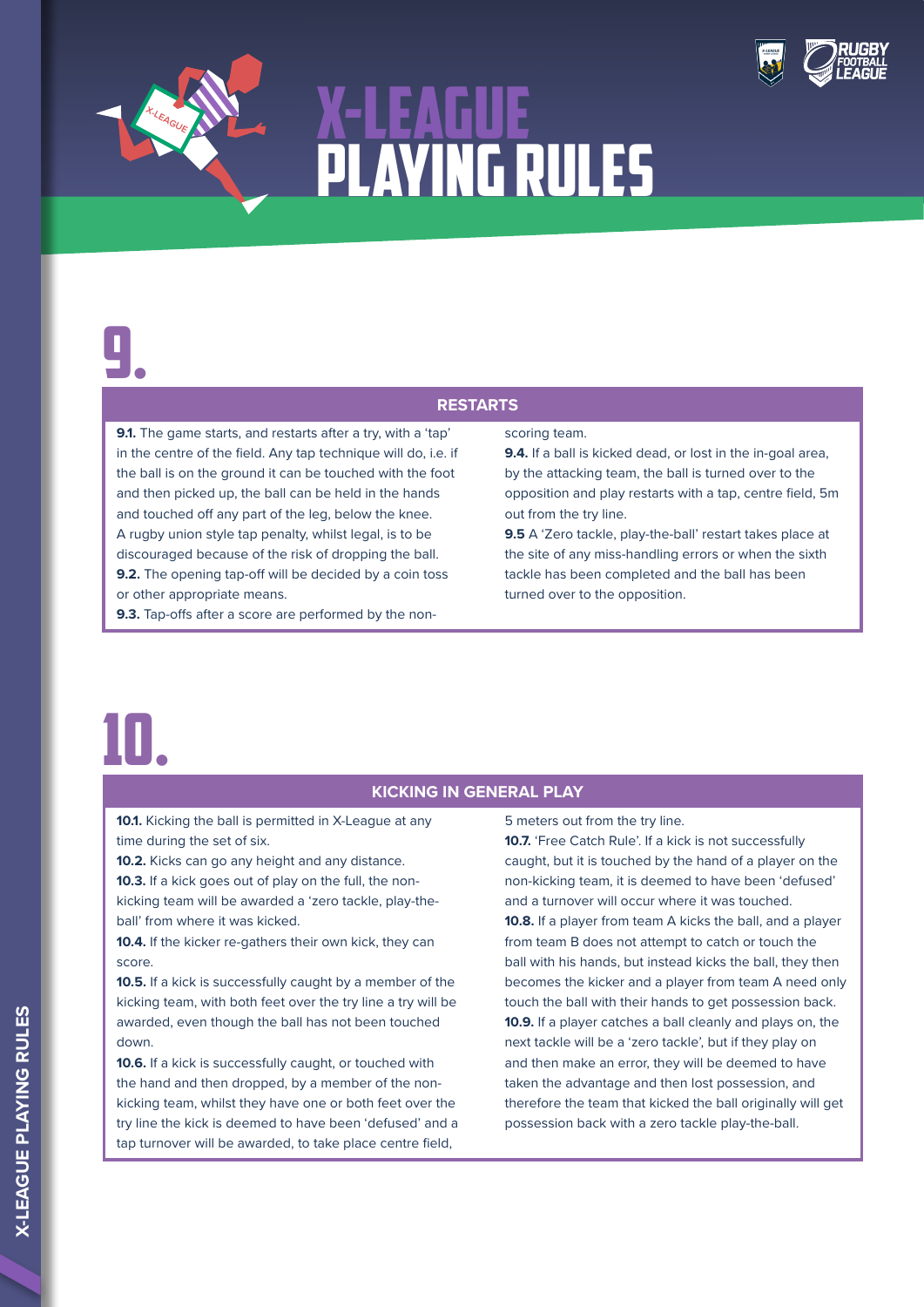



### **OTHER IN-GOAL RULES**

**11.1.** If in general play a player in possession is tackled whilst either foot is behind their own try line, they must perform a dropout from centre field on their own try line. (which cannot be re-gathered by the kicking team). **11.2.** Even if the dropout bounces in field and rolls over the sideline, the kicking team loses possession and the receiving team restarts the game with a 'zero tackle, play-the-ball' 5 meters in-field from where the ball went out.

**11.3.** If the dropout goes over the sideline on the full, it is

12.

### **KICKING IN GENERAL PLAY**

A player cannot deliberately use a teammate to shield themselves from being tackled. If however a defenders direct route to a ball carrier is blocked by an attacking player without the ball, as long as that attacking player

of the field. **11.4.** In the unlikely event that the dropout goes the full

a tap to the receiving team on the 5m line in the centre

length of the field and out over the dead-ball line at the other end of the field, the other team must then perform a dropout.

**11.5.** A try is awarded even if the ball carrier is tackled over the try line, provided that the ball carrier has had both feet over the line (NFL Touchdown rule).

does not deliberately move to obstruct the defender there is no infringement. A deliberate obstruction results in a zero tackle play-the-ball penalty turnover.

## 13.

### **DEFENSIVE LINE & OFFSIDE**

**13.1.** The defensive team must retreat 5 metres back from the mark of the play-the-ball as quickly as possible. The team must make it back to the referee or captain who is setting the on-side line. However, if they are offside when the play-the-ball takes place, if they continue to retreat so that they get back 5 metres from the original mark, they are then onside. Retreating/ defensive players who do not retreat directly, are not attempting to get on-side as quickly as possible, and can be penalised for being off-side.

**13.2.** Advantage can be played and the ball carrier can ignore the tackle of an obviously off-side player and continue. If the advantage does not result in a try, and the attacking team are tackled, a zero tackle play-theball will be awarded to them.

**13.3.** Repeated offside infringements can result in a sin-binning (until a try is scored). However, this is a last resort and it is not in the spirit of the game.

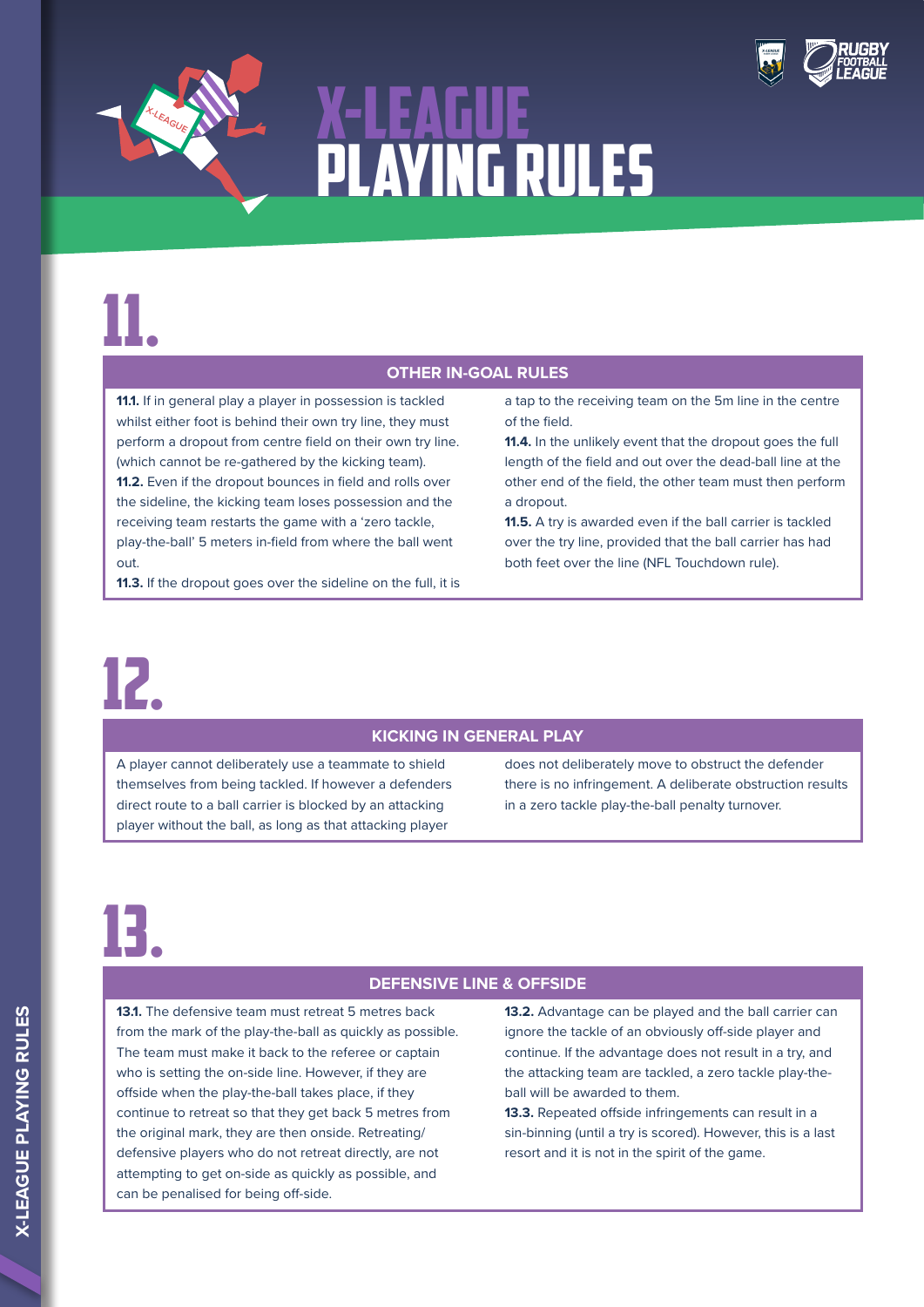



### **DUMMY HALF**

The Dummy-Half can get touched, without losing possession and can score without having to pass the

ball first. (this is different from other forms of touch and tag).

### 15.

#### **PLAYING AT A BALL THAT HAS BEEN PASSED OR KICKED**

**15.1.** If a pass is thrown and a defensive player makes a play at the ball knocking it to the ground, the passing team will receive a new set of six. Starting with a zero tackle play-the-ball.

**15.2.** If a pass is thrown and it hits a defensive player and goes to ground, it is deemed not played at, the passing team is responsible for the error, and this results in a zero tackle play-the-ball turnover.

### 16.

### **DISCIPLINE AND REFEREEING**

**16.1.** Control of the game can be done by an appointed referee, or by 'captains' agreement'.

**16.2.** 'Captains' agreement' means that a player from each team sets the on-side and calls out the tackle count, and calls out any miss-handling errors or infringements. Each team will also appoint a vicecaptain.

**16.3.** Most infringement are obvious, but if there is a dispute between the two captains, the decision is made by a vice-captain from one of the teams. This decision

is indisputable. The right to make this indisputable decision switches from team to team on each occasion. **16.4.** The game is always meant to be played in a spirit of cooperation and fun. But in cases of repeated deliberate infringements or dissent, a player can be sin-binned, until a try is scored, or sent-off for the rest of the game.

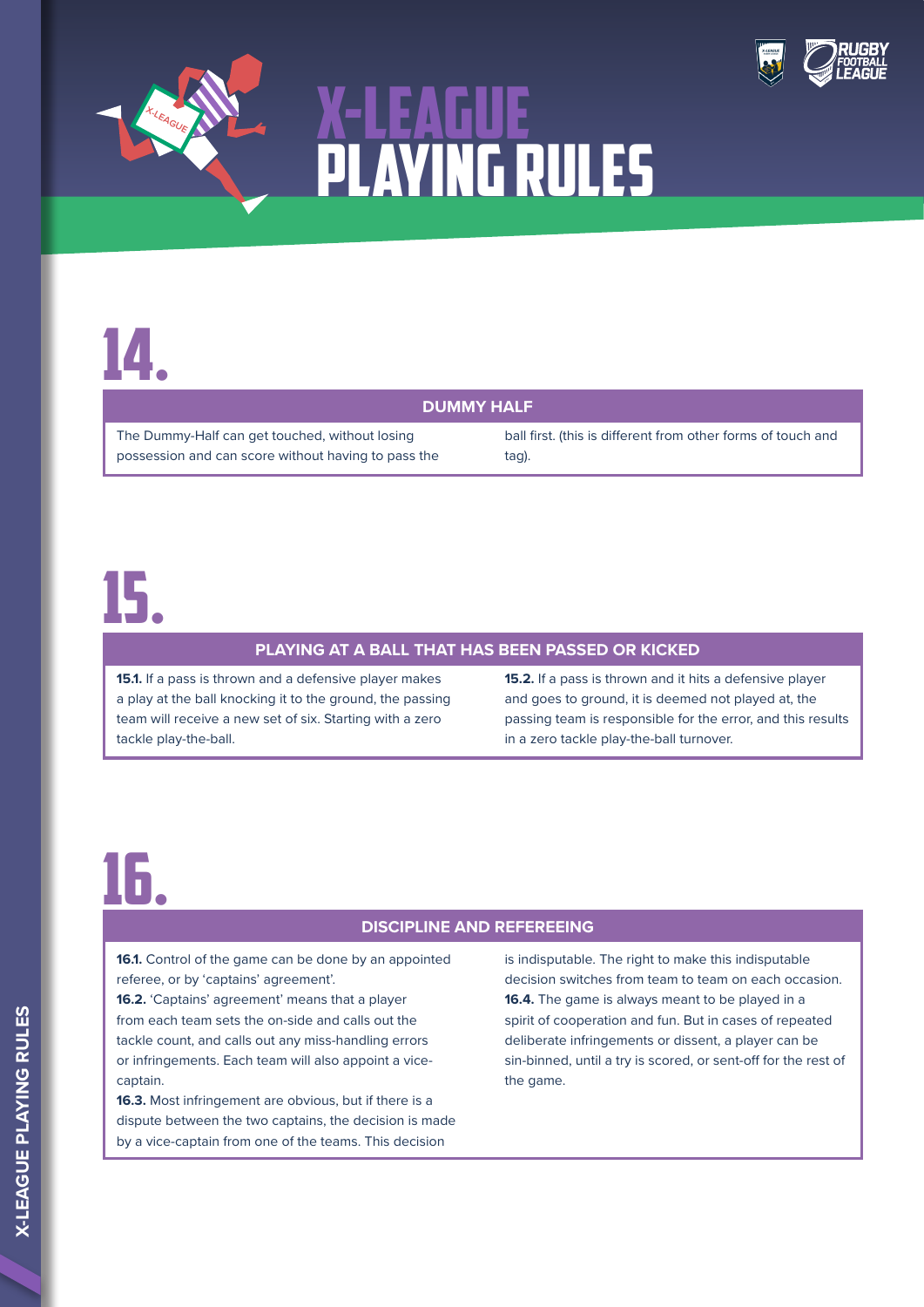



## 17.

### **COMPETITION SPECIFIC RULES AND OPTIONAL BY-LAWS**

**17.1.** Competitions may wish to include additional rules to the game this is permitted as long as agreed by the captains of all competing teams and The X-League Rules Committee.

**17.2.** 'Alternative Tackle Rules'. These rules allow for certain players to affect the tackle by simply making any touch on the ball carrier (the same as in Touch). When these players are in possession of the ball they are only deemed to be tackled when 2 different defenders make an 'any touch' tackle on them. The first defender cannot hold this player until a teammate arrives to make the 2nd touch.

These rules have been used extensively to encourage greater participation by novice players and female players who do not feel comfortable with the level of contact in the usual X-League tackle.

**17.3.** 'Conversion Rule' : After a try the scoring player will have an attempt at goal to add an extra point, Two goalposts will be placed at the back of the in-goal in the centre 5 metres apart, the shot at goal is a kick taken out of the hands, a minimum of 10m from the try line, in line with where the try was scored, the kick must bounce before traveling through the uprights in order to add the extra point. If this rule is used, the value of a try

is increased to 2 points.

**17.4.** 'Alternative player numbers and field dimensions'. It is possible to play X-League Rugby League on any sized pitch with any number of players however it is advised to try to keep the scale of the original rules. (see pitch dimensions below)

**17.5.** 'Alternative restart'. An alternative form of restarting play is a 'must take' kick taken out of the hands and from the centre spot, the kicking team cannot chase the kick. If the receiving team catches cleanly they will proceed to a tap restart at the centre spot, if it is dropped or no attempt is made to catch it and it lands in the field of play, the kicking team will start play for the centre spot with a tap. Under this rule the scoring team kicks off. The ball must go at least 10m high and must travel 10m too.

**17.6.** 'Excessive Contact Rule'. In the event of contact becoming excess in the eyes of the referee or one of the participating captains, a warning will be issued to both teams, if the excessive contact persists the remainder of the game will be played under modified "touch" rules: Both teams will lose one player, the tackle will be affected by a one handed touch, no markers are permitted and the overhead rule is not applied.

## 18.

### **SAFETY**

- **18.1.** All jewellery and watches should be removed. **18.2.** Fingernails should be trimmed.
- **18.3.** Any player that experiences a loss of blood will

need to clear or remove the blood in order to return to the game.

## 19.

### **FIELD DIMENSIONS**

Fields will vary depending on the location but as a general guide, each field will have a width of about 40 metres and a length of about 60 metres.